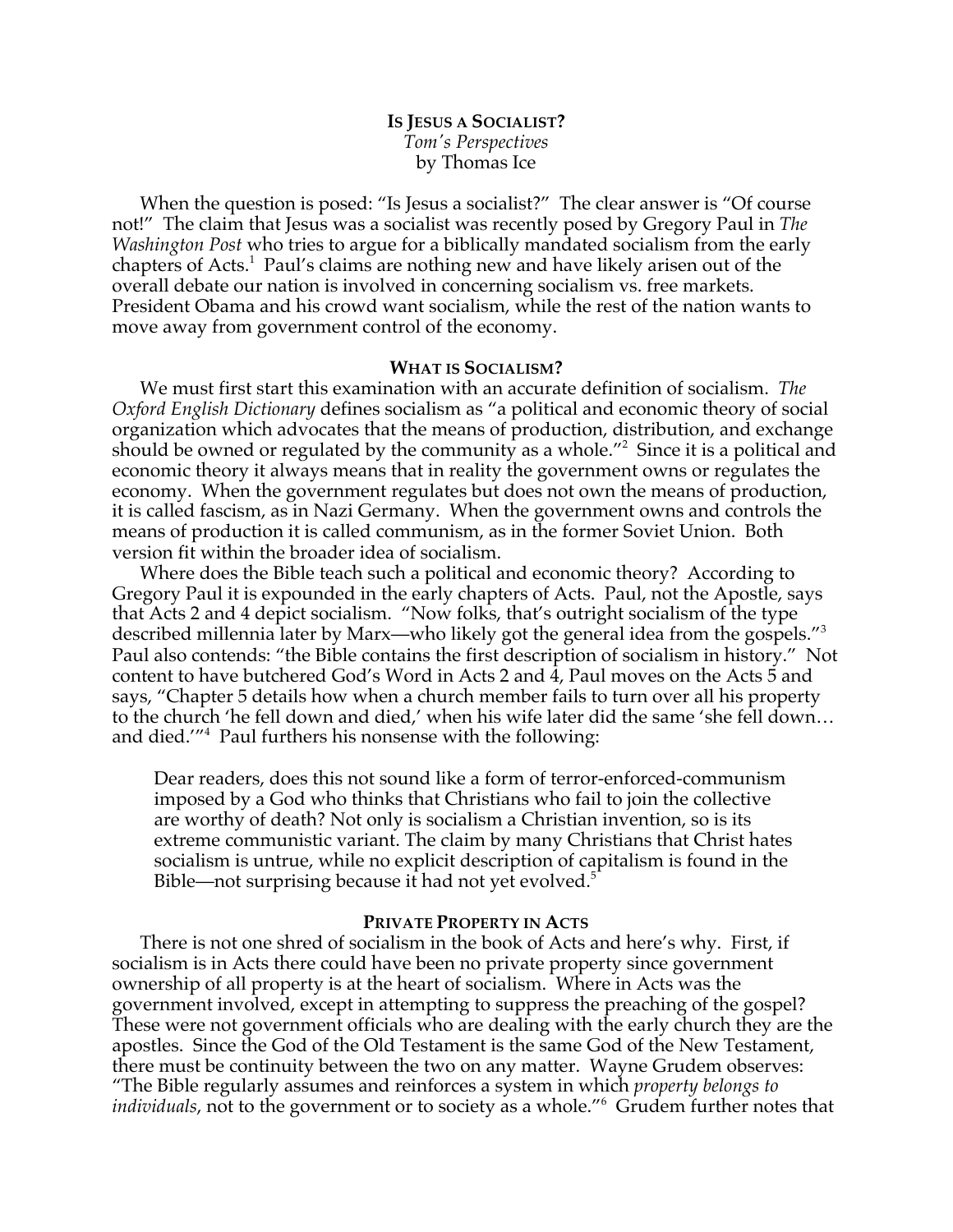individual property rights are assumed in the eight and tenth commandments and throughout the case law given them through Moses. How can one steal or covet a neighbor's possessions if there is not personal property? In the books of Acts, how can one sell personal property and give the money to the apostles if there were no personal property? If there were no personal property, then the government would have owned everything and they would not have had property to sell. If the apostles were somehow the heads of a communal gathering, then they would have had control over everyone else's property and not the individuals who sold their property.

Second, Paul argues for socialism based upon the statement in Acts 2:44–45, which says, "And all those who had believed were together, and had all things in common; and they *began* selling their property and possessions, and were sharing them with all, as anyone might have need." How does this in any way, shape, or form support socialism? The context is clear, because of the common faith these converts had in Christ (see verses 41–43) they were united in their goal to spread their new faith to others. However, we know from the previous context (2:5–11) that many of the new converts were visiting Jerusalem from many other countries; therefore, in order to support the physical needs of the out-of-towners while they were being instructed in their new faith, the entire group pitched in to help pay for their needs. The statement that the believers "had all things in common" meant that many gave their private property to the cause of supporting the new congregation. This statement demonstrates the fruit of the Spirit at work in their lives so that they willingly gave of their material wealth just as many believers do today from their private property.

Third, Paul says the reason Ananias and Sapphira were killed by the Holy Spirit in Acts 5 was because they refused to hand over all of their property to the authorities because the community was to own all. Such a view, in light of the context, is preposterous! Paul ignores verse 4 in which Peter says to the couple, "While it remained *unsold*, did it not remain your own? And after it was sold, was it not under your control?" Such statements by Peter do not support Paul's notion that Ananias and Sapphira were killed for not being good socialists. Instead, they fall within the viewpoint of the rest or the Bible that the couple's land was their private property, as well as the money received from the sale of their land. The problem with what Ananias and Sapphira were doing was lying about the amount they were giving to the early church. Ananias and Sapphira made it look like they had offered their entire proceeds from the sale of their land when in reality they had kept part back for themselves. Such deceit was not a fruit of the Holy Spirit and the Lord demonstrated early on that indeed the Spirit of God was in their midst because only Ananias and Sapphira would have known that they lied to the apostles.

### **WHAT WOULD JESUS DO?**

The claim that Jesus is a socialist is a claim that is not true. This and similar claims have been commonly made by liberals for at least the last one hundred and fifty years. Liberals do not believe that the Bible is the inspired, inerrant Word of God and therefore attempt to take the narrative sections of the New Testament (Matthew, Mark, Luke, John, and Acts) and manipulate the meaning of these texts in order to support their preconceived ideas. They apparently think that such an approach will appeal to those within the Church who would not otherwise be open to their views. Therefore when Jesus makes statements about the poor and against the rich, they fail to see from the contexts what He intended. Instead, they bring in their socialist notion of class